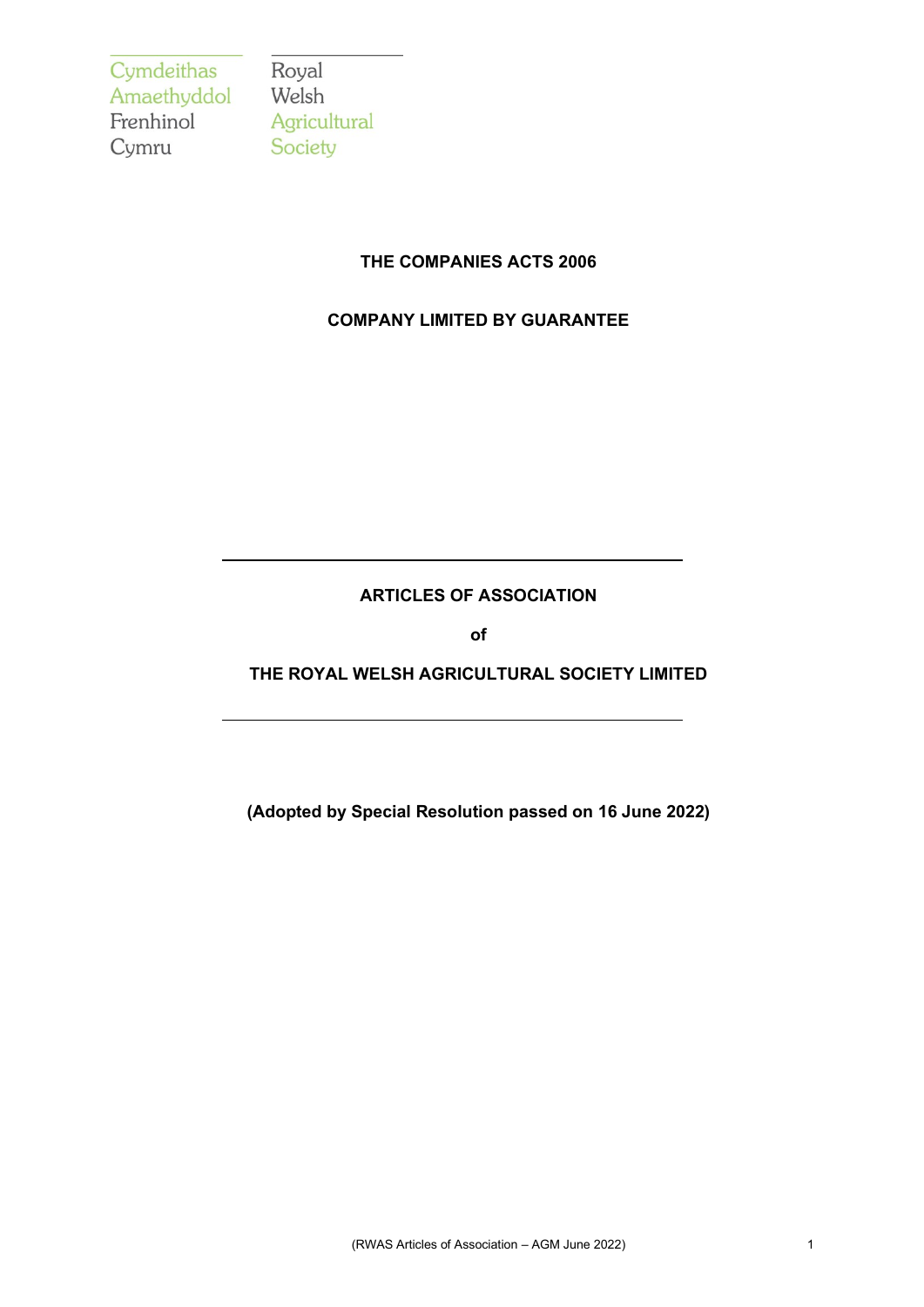### **THE COMPANIES ACTS 2006 COMPANY LIMITED BY GUARANTEE**

## **ARTICLES OF ASSOCIATION OF**

### **THE ROYAL WELSH AGRICULTURAL SOCIETY LIMITED**

The company's name is Royal Welsh Agricultural Society Limited (and in this document it is called the Charity).

#### 1. **Interpretation**

1.1 In these articles:

| 'address'<br>'the Charity' | a postal address or, for the purposes of electronic communication,<br>a fax number, an e-mail or postal address or a text message<br>number in each case registered with the Charity;<br>the company intended to be regulated by these articles; |
|----------------------------|--------------------------------------------------------------------------------------------------------------------------------------------------------------------------------------------------------------------------------------------------|
| 'clear days in relation to | a period excluding:                                                                                                                                                                                                                              |
| the period of a notice'    |                                                                                                                                                                                                                                                  |
|                            | • the day when the notice is given or deemed to be given; and                                                                                                                                                                                    |
|                            | • the day for which it is given or on which it is to take effect;                                                                                                                                                                                |
| 'the Commission'           | the Charity Commissioners for England and Wales;                                                                                                                                                                                                 |
| 'Companies Acts'           | the Companies Acts (as defined in section 24 of the Companies Act                                                                                                                                                                                |
|                            | 2006) insofar as they apply to the Charity;                                                                                                                                                                                                      |
| 'the articles'             | the articles of association of the Charity;                                                                                                                                                                                                      |
| 'officers'                 | includes the Directors;                                                                                                                                                                                                                          |
| 'the seal'                 | the common seal of the Charity if it has one;                                                                                                                                                                                                    |
| 'secretary'                | the Royal Welsh Agricultural Society has opted not to have a                                                                                                                                                                                     |
|                            | Company Secretary;                                                                                                                                                                                                                               |
| 'the Directors'            | the directors of the Charity. The directors are charity trustees as                                                                                                                                                                              |
|                            | defined by Section 117 of the Charities Act 2011;                                                                                                                                                                                                |
| 'the Society'              | the Royal Welsh Agricultural Society Limited;                                                                                                                                                                                                    |
| 'the United Kingdom'       | Great Britain and Northern Ireland;                                                                                                                                                                                                              |
| 'month'                    | the calendar month; and                                                                                                                                                                                                                          |
|                            | words importing one gender shall include all genders, and the                                                                                                                                                                                    |
|                            | singular includes the plural and vice versa.                                                                                                                                                                                                     |

1.2 Unless the context otherwise requires, words or expressions contained in these articles have the same meaning as in the Companies Acts, but excluding any statutory modification not in force when this constitution becomes binding on the Charity.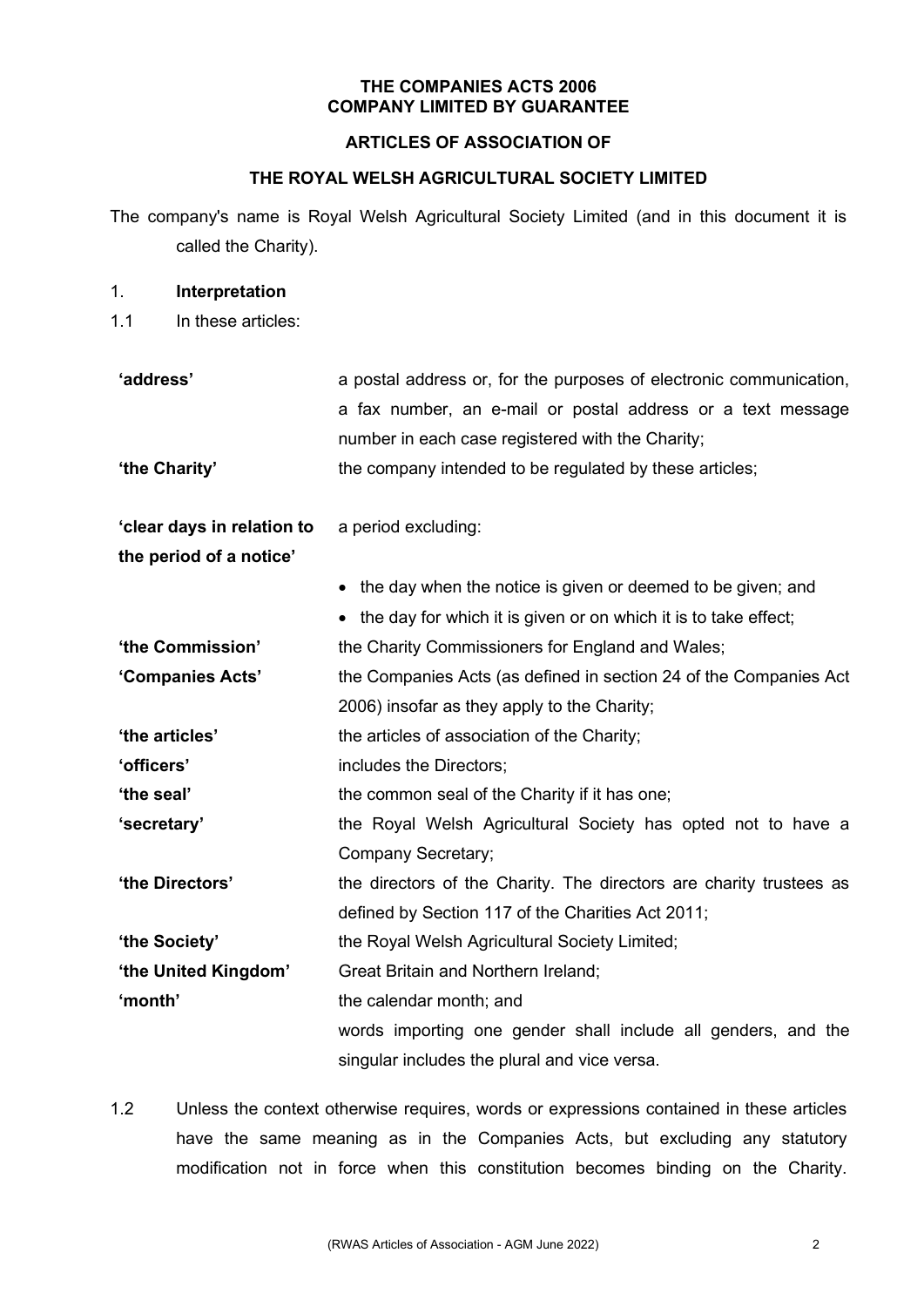- 1.3 Apart from the exception mentioned in the previous paragraph, a reference to an Act of Parliament includes any statutory modification or re-enactment of it for the time being in force.
- 1.4 The number of members with which the Society proposes to be registered is unlimited.

# 2. **Liability of a Trustee**

- 2.1 The liability of a Trustee is limited.
- 2.2 Every trustee promises, if the Charity is dissolved while he or she is a member or within twelve months after he or she ceases to be a member, to contribute such sum (not exceeding £10) as may be demanded of him or her towards the payment of the debts and liabilities of the Charity incurred before he or she ceases to be a member, and of the costs charges and expenses of winding up, and the adjustment of the rights of the contributories among themselves.

## 3. **Objects**

- 3.1 The Charity's objects (the **Objects**) are:
- 3.1.1 to promote sustainable agriculture, horticulture, forestry, conservation and the environment and in particular in Wales;
- 3.1.2 to encourage and promote agricultural science, research and education in particular in relation to food, farming and the countryside;
- 3.1.3 to promote the improvement of livestock, the welfare of animals and the prevention and eradication of diseases in animals useful to man;
- 3.1.4 to hold demonstrations of modern agricultural methods, technology and processes;
- 3.1.5 to hold shows for the exhibition of livestock, poultry, farm and horticultural produce and forestry, and for the demonstration of agricultural methods, machinery and modern technology and hold events of an ancillary nature;
- 3.1.6 to promote and advance for the benefit and education of the public the conservation protection and improvement of the physical and natural environment; and
- 3.1.7 to promote rural arts, culture and heritage.

## 4. **Powers**

- 4.1 In addition to any other powers it may have, the Charity has the following powers in order to further the Objects (but not for any other purpose):
- 4.1.1 to raise funds. In doing so, the Charity must not undertake any substantial permanent trading activity save for the sole purpose of furthering the objects and must comply with any relevant statutory regulations;
- 4.1.2 to buy, take on lease or in exchange, hire or otherwise acquire any property and to maintain and equip it for use;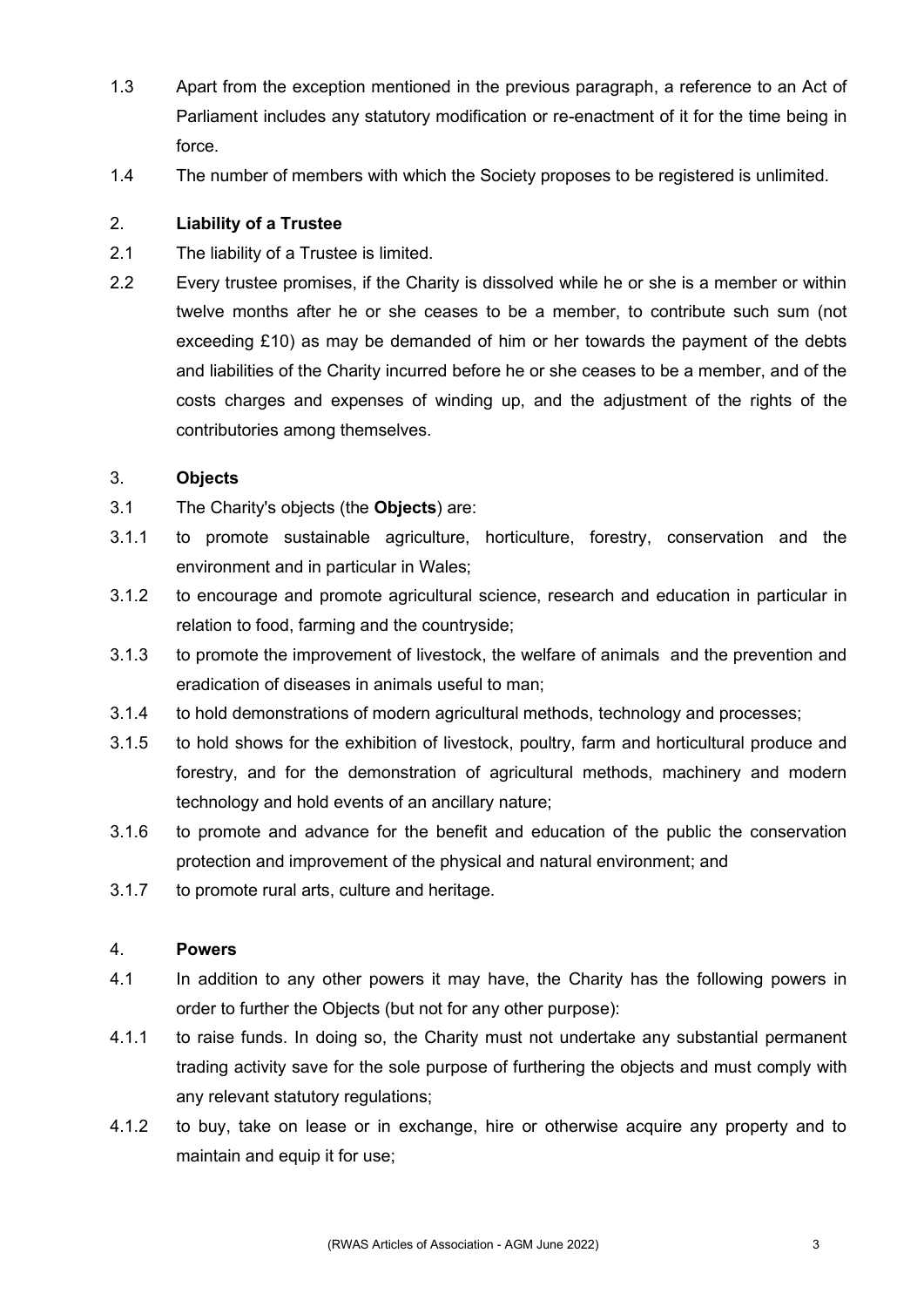- 4.1.3 to sell, lease or otherwise dispose of all or part of the property belonging to the Charity. In exercising the power, the Charity must comply as appropriate with sections 117 and 122 of the Charities Act 2011;
- 4.1.4 to borrow money and to charge the whole or any part of the property belonging to the Charity as security for repayment of the money borrowed. The Charity must comply as appropriate with sections 124-126 of the Charities Act 2011, if it wishes to mortgage land;
- 4.1.5 to co-operate with other charities, voluntary bodies and statutory authorities and to exchange information and advice with them;
- 4.1.6 to establish or support any charitable trusts, associations or institutions formed for any of the charitable purposes included in the Objects;
- 4.1.7 to acquire, merge with or to enter into any partnership or joint venture arrangement with any other charity formed for any of the Objects;
- 4.1.8 to set aside income as a reserve against future expenditure.
- 4.1.9 to employ and remunerate such staff as are necessary for carrying out the work of the Charity. The Charity may employ or remunerate a Director only to the extent it is permitted to do so by article 5 and provided it complies with the conditions in that article;
- 4.1.10 to:
	- (a) deposit or invest funds;
	- (b) employ a professional fund manager; and
	- (c) arrange for the investments or other property of the Charity to be held in the name of a nominee;

in the same manner and subject to the same conditions as the trustees of a trust are permitted to do by the Trustee Act 2000;

- 4.1.11 to provide indemnity insurance for the Directors or any other officer of the Charity in relation to any such liability as is mentioned in article 4.2, but subject to the restrictions specified in article 4.2;
- 4.1.12 to pay out of the funds of the Charity the costs of forming, and registering the Charity both as a company and as a charity; and
- 4.1.13 to do all such other lawful things as are necessary for the achievement of the Objects.
- 4.2 The liabilities referred to in article 4.1.11 are:
- 4.2.1 any liability that by virtue of any rule of law would otherwise attach to a director of a company in respect of any negligence, default, breach of duty or breach of trust of which he or she may be guilty in relation to the Charity; and
- 4.2.2 the liability to make a contribution to the Charity's assets as specified in section 214 of the Insolvency Act 1986 (wrongful trading).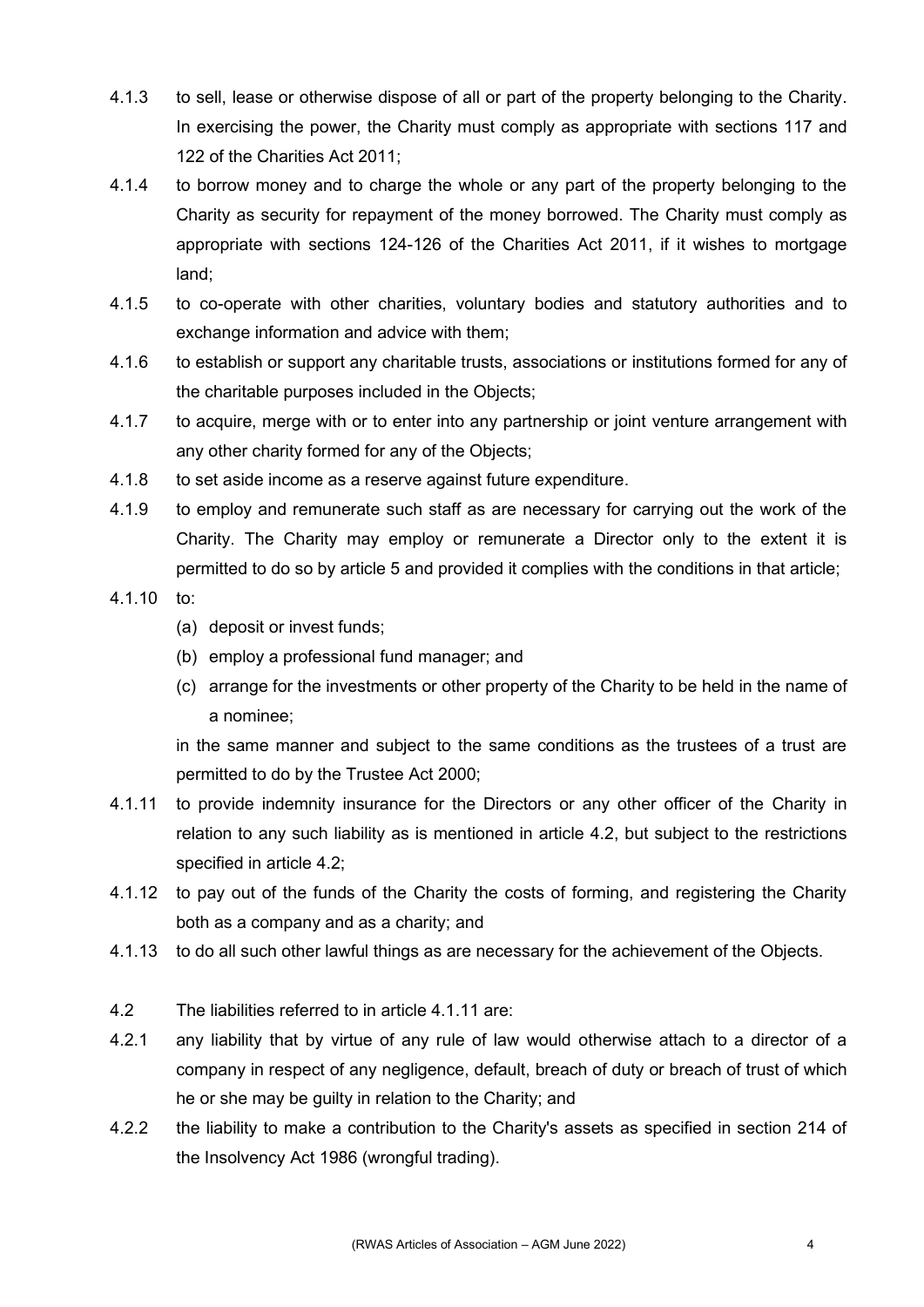- 4.3.1 The following liabilities are excluded from article 4.2.1:
	- (a) fines;

4.3

- (b) costs of unsuccessfully defending criminal prosecutions for offences arising out of the fraud dishonesty or wilful or reckless misconduct of the Director or other officer; and
- (c) liabilities to the Charity that result from conduct that the Director or other officer knew or must be assumed to have known was not in the best interests of the Charity or about which the person concerned did not care whether it was in the best interests of the Charity or not.
- 4.3.2 There is excluded from article 4.2.2 any liability to make such a contribution where the basis of the Director's liability is his or her knowledge prior to the insolvent liquidation of the Charity (or reckless failure to acquire that knowledge) that there was no reasonable prospect that the Charity would avoid going into insolvent liquidation.

# 5. **Application of Income and Property**

# Universal clauses

- 5.1 The income and property of the Charity shall be applied solely towards the promotion of the Objects.
- 5.2
- 5.2.1 A Director is entitled to be reimbursed from the property of the Charity or may pay out of such property reasonable expenses properly incurred by him or her when acting on behalf of the Charity.
- 5.2.2 Subject to the restrictions in article 4.2 and 4.3, a Director may benefit from trustee indemnity insurance cover purchased at the Charity's expense.
- 5.2.3 A Director may receive an indemnity from the Charity in the circumstances specified in article 31.
- 5.3 None of the income or property of the Charity may be paid or transferred directly or indirectly by way of dividend, bonus or otherwise by way of profit to any member of the Charity. This does not prevent a member who is not also a Director receiving:
- 5.3.1 a benefit from the Charity in the capacity of a beneficiary of the Charity; and
- 5.3.2 reasonable and proper remuneration for any goods or services supplied to the Charity.

# Directors' Benefits

- 5.4 No Director may:
- 5.4.1 buy any goods or services from the Charity;
- 5.4.2 sell goods, services, or any interest in land to the Charity;
- 5.4.3 be employed by, or receive any remuneration from the Charity; or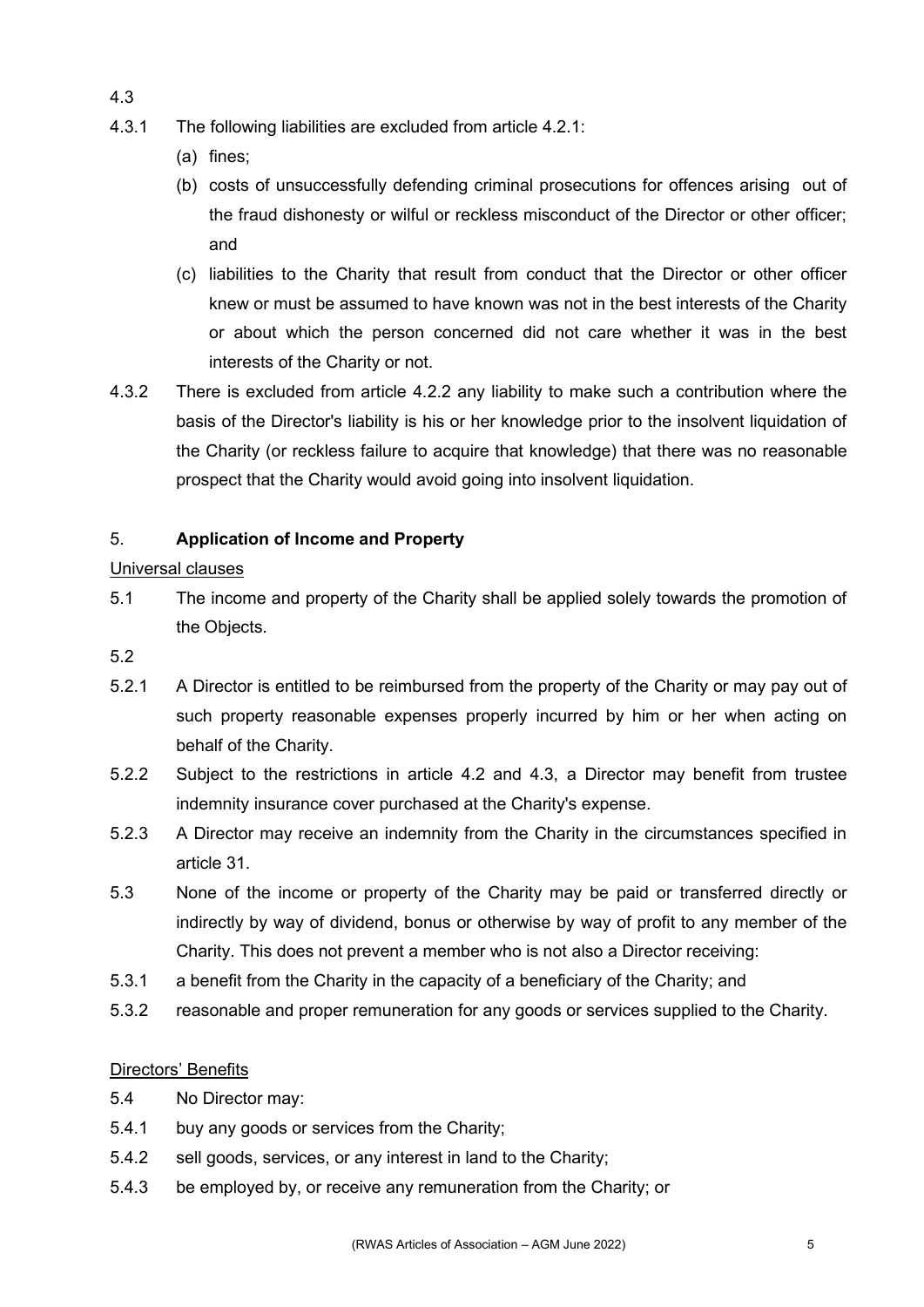- 5.4.4 receive any other financial benefit from the Charity;
	- unless:
	- (a) the payment is permitted by article 5.5, does not exceed an amount that is reasonable in all the circumstances, and does not result in a majority of the Directors having received a financial benefit from the Charity; or
	- (b) the Directors obtain the prior written approval of the Commission and fully comply with any procedures it prescribes.

# 5.5

# 5.5.1

- (a) A Director may receive a benefit from the Charity in the capacity of a beneficiary of the Charity.
- (b) A Director may enter into a contract for the supply of goods or services to the Charity, where it is permitted in accordance with, and subject to the conditions in, sections 185 and 186 of the Charities Act 2011.
- (c) A Director may receive interest on money lent to the Charity at a reasonable and proper rate.
- (d) A company of which a Director is a member may receive fees, remuneration or other benefit in money or money's worth provided that the shares of the company are listed on a recognised stock exchange and the Director holds no more than 1% of the issued capital of that company.
- (e) A Director may receive rent for premises let by the Director to the Charity if the amount of the rent and the other terms of the lease are reasonable and proper and provided that such a Director shall withdraw from any meeting at which such a proposal or the rent or other terms of the lease are under discussion.
- (f) The Directors may arrange for the purchase, out of the funds of the Charity, of insurance designed to indemnify the Directors in accordance with the terms of, and subject to the conditions in, section 189 of the Charities Act 2011.
- 5.5.2 The employment or remuneration of a Director includes the engagement or remuneration of any firm or company in which the Director is:
	- (a) a partner;
	- (b) an employee;
	- (c) a consultant;
	- (d) a director; or

(e) a shareholder, unless the shares of the company are listed on a recognised stock exchange and the Director holds less than 1% of the issued capital.

- 5.6 In articles 5.2 5.5:
- 5.6.1 **Charity** shall include any company in which the Charity;
	- (a) holds more than 50% of the shares; or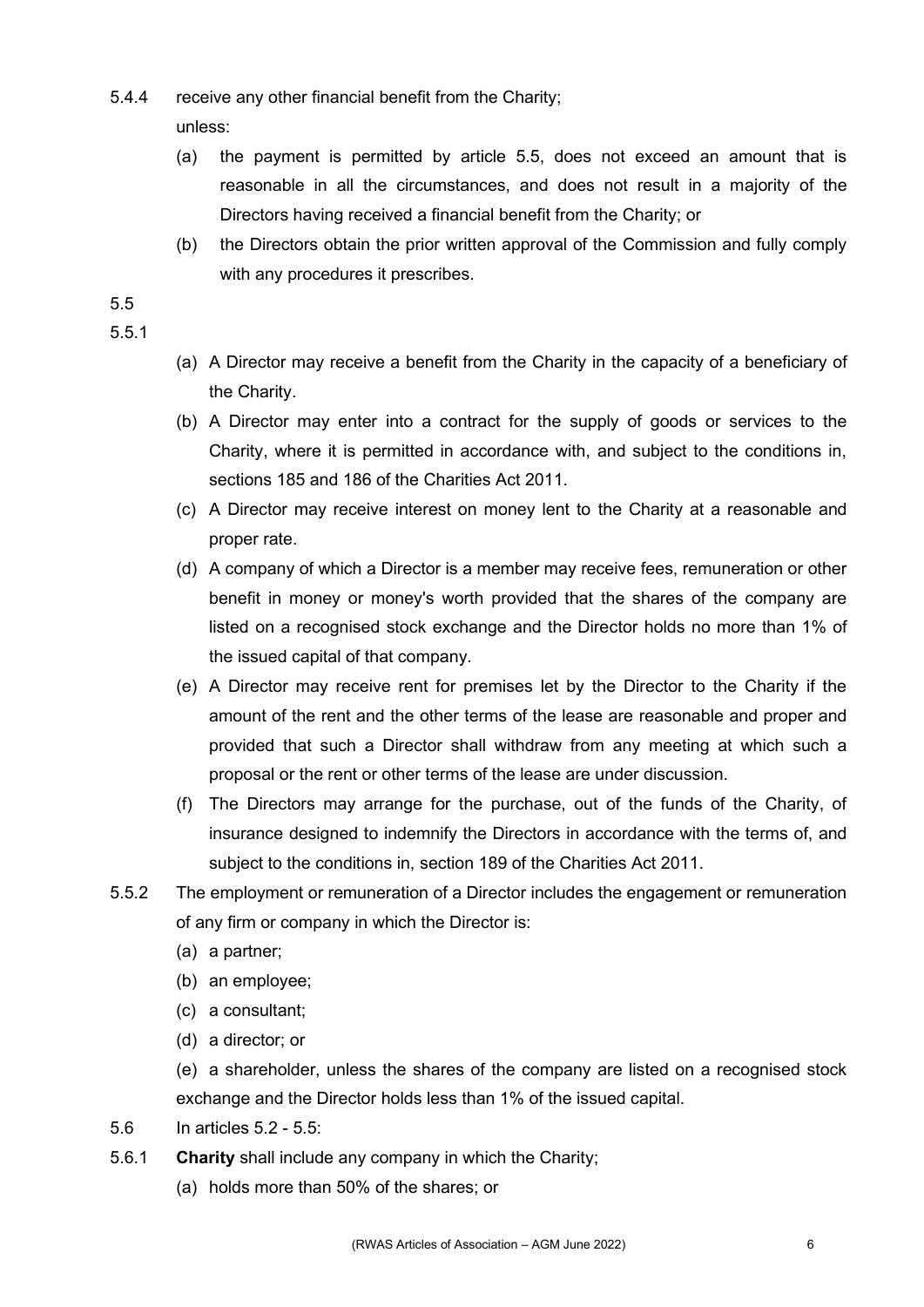- (b) controls more than 50% of the voting rights attached to the shares; or
- (c) has the right to appoint one or more directors to the board of the company.
- 5.6.2 **Director** shall include any child, parent, grandchild, grandparent, brother, sister, spouse or civil partner of the Director or any person living with the Director as his or her partner.

# 6. **Members**

- 6.1 Membership of the Charity is open to individuals who:
- 6.1.1 apply to the Charity in the form required by the Directors; and
- 6.1.2 are approved by the Directors.
- 6.2
- 6.2.1 The Directors may only refuse an application for membership if, acting reasonably and properly, they consider it to be in the best interests of the Charity to refuse the application.
- 6.2.2 The Directors must inform the applicant in writing of the reasons for the refusal within twenty-one days of the decision.
- 6.2.3 The Directors must consider any written representations the applicant may make about the decision. The Directors' decision following any written representations must be notified to the applicant in writing but shall be final.
- 6.3 Membership is not transferable to anyone else.
- 6.4 The Directors must keep a register of names and addresses of the members.
- 6.5 Every member shall on joining the Charity pay an annual subscription fee according to a scale to be determined from time to time (**Annual Subscriptions**).
- 6.6 Annual Subscriptions shall be payable in advance on the  $1<sup>st</sup>$  February in each year unless determined otherwise by the Directors.
- 6.7 Every member shall observe all bye-laws, regulations and orders and pay all fines and forfeits which the Directors shall in pursuance of its powers impose.

# 7. **Classes of Membership**

- 7.1 The Directors may establish classes of membership with different rights and obligations and shall record the rights and obligations in the register of members.
- 7.2 The Directors may not directly or indirectly alter the rights or obligations attached to a class of membership.
- 7.3 The rights attached to a class of membership may only be varied if:
- $7.3.1$
- 7.3.2 a special resolution is passed at an Annual General meeting or a separate general meeting of the members of that class agreeing to the variation.
- 7.3.3 The provisions in these articles about general meetings shall apply to any meeting relating to the variation of the rights of any class of members.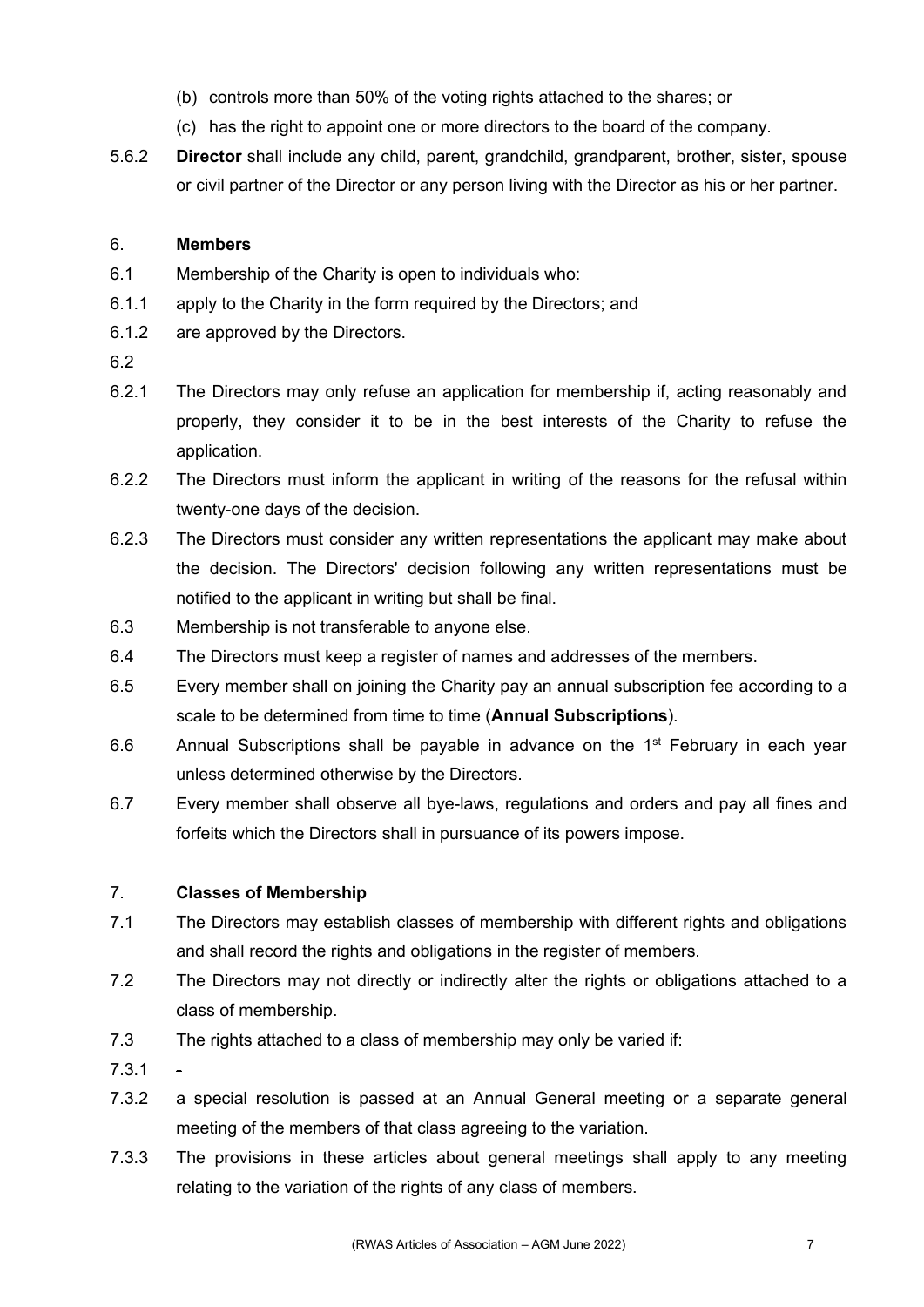# 8. **Termination of Membership**

Membership is terminated if:

- 8.1 the member dies, or if it is an organisation, ceases to exist;
- 8.2 the member resigns by written notice to the Charity unless, after the resignation, there would be less than two members;
- 8.3 any sum due from the member to the Charity is not paid in full;
- 8.4 the member is removed from membership by a resolution of the Directors that it is in the best interests of the Charity that his or her membership is terminated. A resolution to remove a member from membership may only be passed if;
- 8.4.1 the member has been given at least twenty-one days' notice in writing of the meeting of the Directors at which the resolution will be proposed and the reasons why it is to be proposed; or
- 8.4.2 the member or, at the option of the member, the member's representative (who need not be a member of the Charity) has been allowed to make representations to the meeting.

# 9. **General Meetings**

- 9.1 Annual meetings must be held in each year and not more than fifteen months may elapse between successive annual general meetings.
- 9.2 The Directors may call a general meeting at any time.
- 9.3 Meetings can be held at a nominated venue and/or virtually making use of publicly available video conferencing facility.

Please note: Individuals can attend a meeting in person either at a venue or virtually (as further referred to within the Articles of Association).

## 10. **Notice of General Meetings**

- 10.1 The minimum periods of notice required to hold a general meeting of the Charity are:
- 10.1.1 twenty-one clear days for a general meeting called for the passing of a special resolution; or
- 10.1.2 fourteen clear days for all other general meetings.
- 10.2 A general meeting may be called by shorter notice if it is so agreed by a majority in number of members having a right to attend and vote at the meeting who together hold not less than 90 percent of the total voting rights.
- 10.3 The notice must specify the date, time and place of the meeting and the general nature of the business to be transacted. If the meeting is to be an annual general meeting, the notice must say so.
- 10.4 The notice must be given to all the members and to the Directors and auditors.
- 10.5 The proceedings at a meeting shall not be invalidated because a person who was entitled to receive notice of the meeting did not receive it because of an accidental omission by the Charity.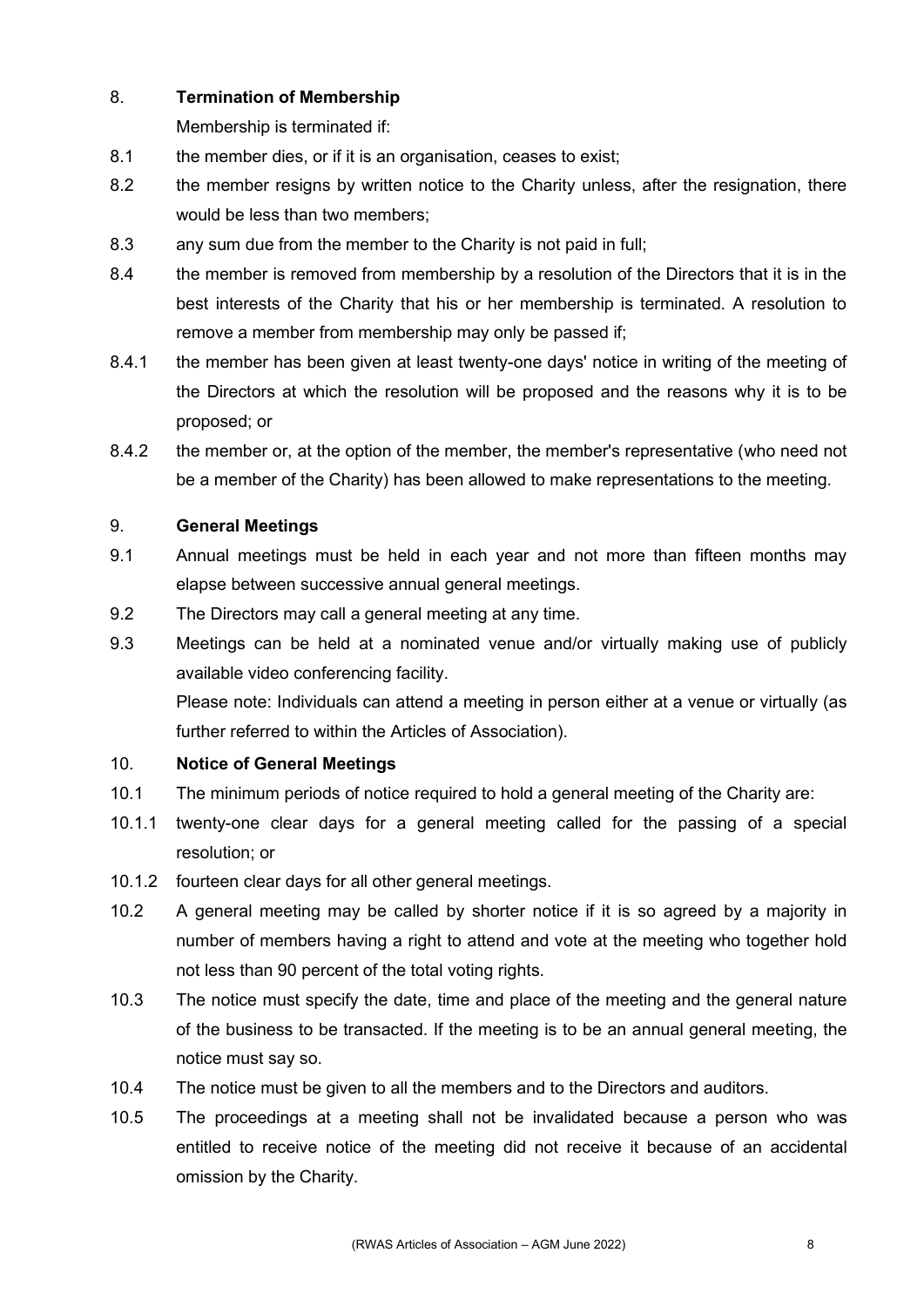# 11. **Proceedings at General Meetings**

- 11.1 No business shall be transacted at any general meeting unless a quorum is present.
- 11.2 A quorum is 10 members present in person and entitled to vote upon the business to be conducted at the meeting.
- 11.3 The authorised representative of a member organisation shall be counted in the quorum
- 11.4 If:
- 11.4.1 a quorum is not present within half an hour from the time appointed for the meeting; or
- 11.4.2 during a meeting a quorum ceases to be present the meeting shall be adjourned to such time and place as the Directors shall determine.
- 11.5 The Directors must reconvene the meeting and must give at least seven clear days' notice of the reconvened meeting, stating the date, time and place of the meeting.
- 11.6 If no quorum is present at the reconvened meeting within fifteen minutes of the time specified for the start of the meeting, the members present in person at that time shall constitute the quorum for that meeting.
- 11.7 General meetings shall be chaired by the person who has been appointed to chair meetings of the Directors.
- 11.8 If there is no such person or he or she is not present within fifteen minutes of the time appointed for the meeting, the members present shall choose a Chairman.
- 11.9 The Chairman may, with the consent of any meeting at which a quorum is present (and shall if so directed by the meeting) adjourn the meetings from time to time, and from place to place, but no business shall be transacted at any adjourned meeting other than business which might have been transacted at the meeting from which the adjournment took place. Whenever a meeting is adjourned for thirty days or more, notice of the adjourned meeting shall be given in the same manner as of an original meeting. Save as aforesaid, the members shall not be entitled to any notice of an adjournment, or of the business to be transacted at an adjourned meeting.
- 11.10 The members present in person at a meeting may resolve by ordinary resolution that the meeting shall be adjourned.
- 11.11 The person who is chairing the meeting must decide the date, time and place at which the meeting is to be reconvened, unless those details are specified in the resolution.
- 11.12 No business shall be conducted at a reconvened meeting unless it could properly have been conducted at the meeting had the adjournment not taken place.
- 11.13 If a meeting is adjourned by a resolution of the members for more than seven days, at least seven clear days' notice shall be given of the reconvened meeting stating the date, time and place of the meeting.
- 11.14 Any vote at a meeting shall be decided by a show of hands unless before, or on the declaration of the result of, the show of hands a poll is demanded: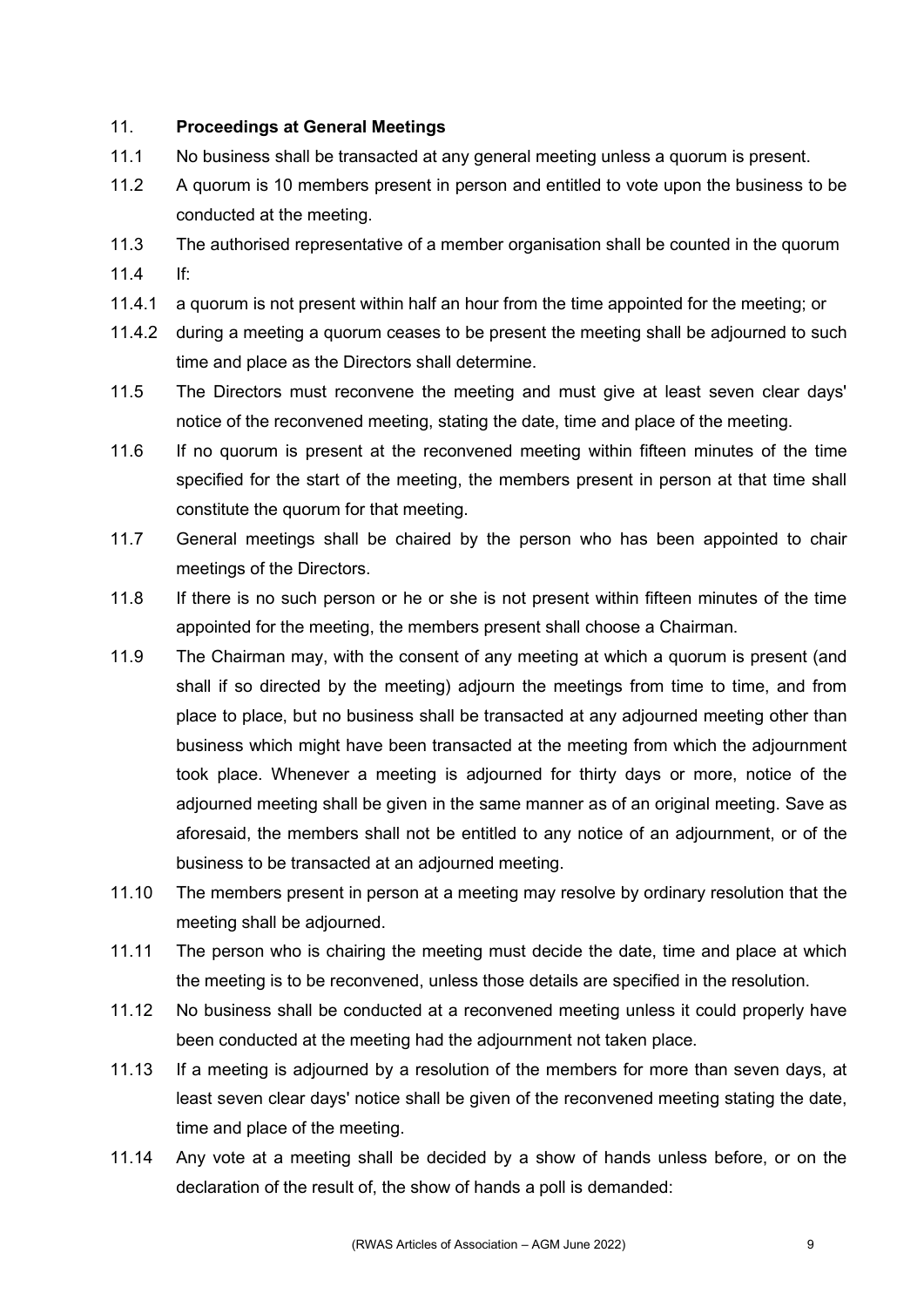- 11.14.1 by the person chairing the meeting;
- 11.14.2 by at least two members present in person and having the right to vote at the meeting; or
- 11.14.3 by a member or members present in person representing not less than one-tenth of the total voting rights of all the members having the right to vote at the meeting.
- 11.15 The declaration by the person who is chairing the meeting of the result of a vote shall be conclusive unless a poll is demanded.
- 11.16 The result of the vote must be recorded in the minutes of the Charity, but the number or proportion of votes cast need not be recorded.
- 11.17 A demand for a poll may be withdrawn before the poll is taken, but only with the consent of the person who is chairing the meeting.
- 11.18 If the demand for a poll is withdrawn, the demand shall not invalidate the result of a show of hands declared before the demand was made.
- 11.19 A poll must be taken as the person who is chairing the meeting directs, who may appoint scrutineers (who need not be members) and who may fix a time and place for declaring the results of the poll.
- 11.20 No poll shall be demanded on the election of a chairman of a meeting, or on any question of adjournment.
- 11.21 The result of the poll shall be deemed to be the resolution of the meeting at which the poll is demanded.
- 11.22 A poll demanded on any other question must be taken either immediately or at such time and place as the person who is chairing the meeting directs.
- 11.23 The poll must be taken within thirty days after it has been demanded.
- 11.24 If the poll is not taken immediately, at least seven clear days' notice shall be given specifying the time and place at which the poll is to be taken.
- 11.25 If a poll is demanded the meeting may continue to deal with any other business that may be conducted at the meeting.
- 11.26 In the case of an equality of votes, whether on a show of hands or on a poll, the Chairman of the meeting shall be entitled to a second or casting vote.

12. -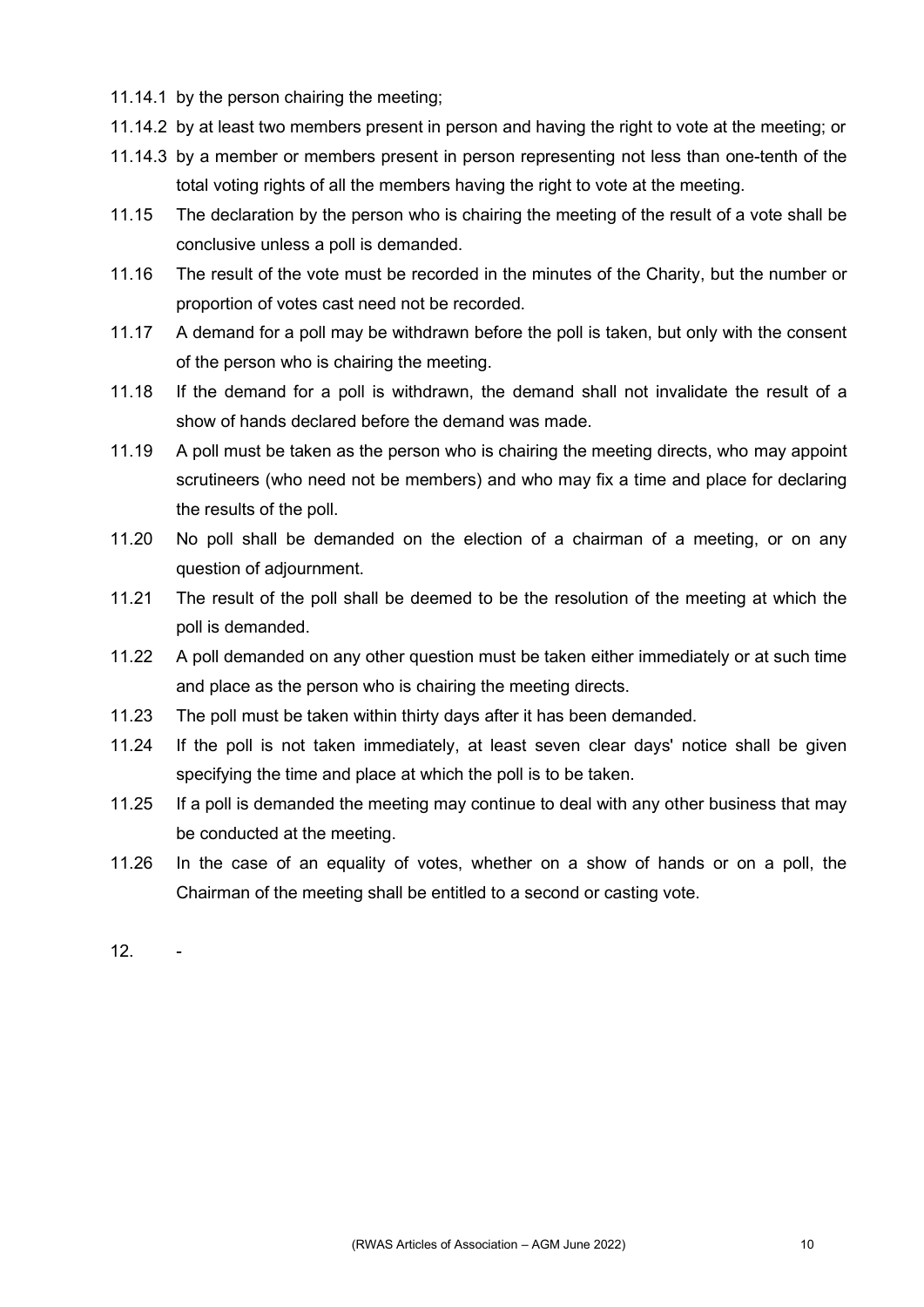### 13. **Written Resolutions**

13.1 A resolution in writing agreed by a simple majority (or in the case of a special resolution by a majority of not less than 75%) of the members who would have been entitled to vote upon it had it been proposed at a general meeting shall be effective provided that a copy of the proposed resolution has been sent to every eligible member and a simple majority (or in the case of a special resolution a majority of not less than 75%) of members has signified its agreement to the resolution in an authenticated document which has been received at the registered office within the period of 28 days beginning with the circulation date. A resolution in writing may comprise several copies to which one or more members have signified their agreement.

#### 14. **Votes of Members**

- 14.1 Subject to article 7, every member, whether an individual or an organisation, shall have one vote.
- 14.2 Save as herein expressly provided, no member other than a member duly registered, who shall have paid every subscription and other sum (if any) which shall be due and payable to the Charity in respect of his membership, shall be entitled to vote on any question, at any general meeting.
- 14.3 Any objection to the qualification of any voter must be raised at the meeting at which the vote is tendered and the decision of the person who is chairing the meeting shall be final.
- 14.4
- 14.4.1 Any organisation that is a member of the Charity may nominate any person to act as its representative at any meeting of the Charity.
- 14.4.2 The organisation must give written notice to the Charity of the name of its representative. The nominee shall not be entitled to represent the organisation at any meeting unless the notice has been received by the Charity. The nominee may continue to represent the organisation until written notice to the contrary is received by the Charity.
- 14.4.3 Any notice given to the Charity will be conclusive evidence that the nominee is entitled to represent the organisation or that his or her authority is entitled to represent the organisation or that his or her authority has been revoked. The Charity shall not be required to consider whether the nominee has been properly appointed by the organisation.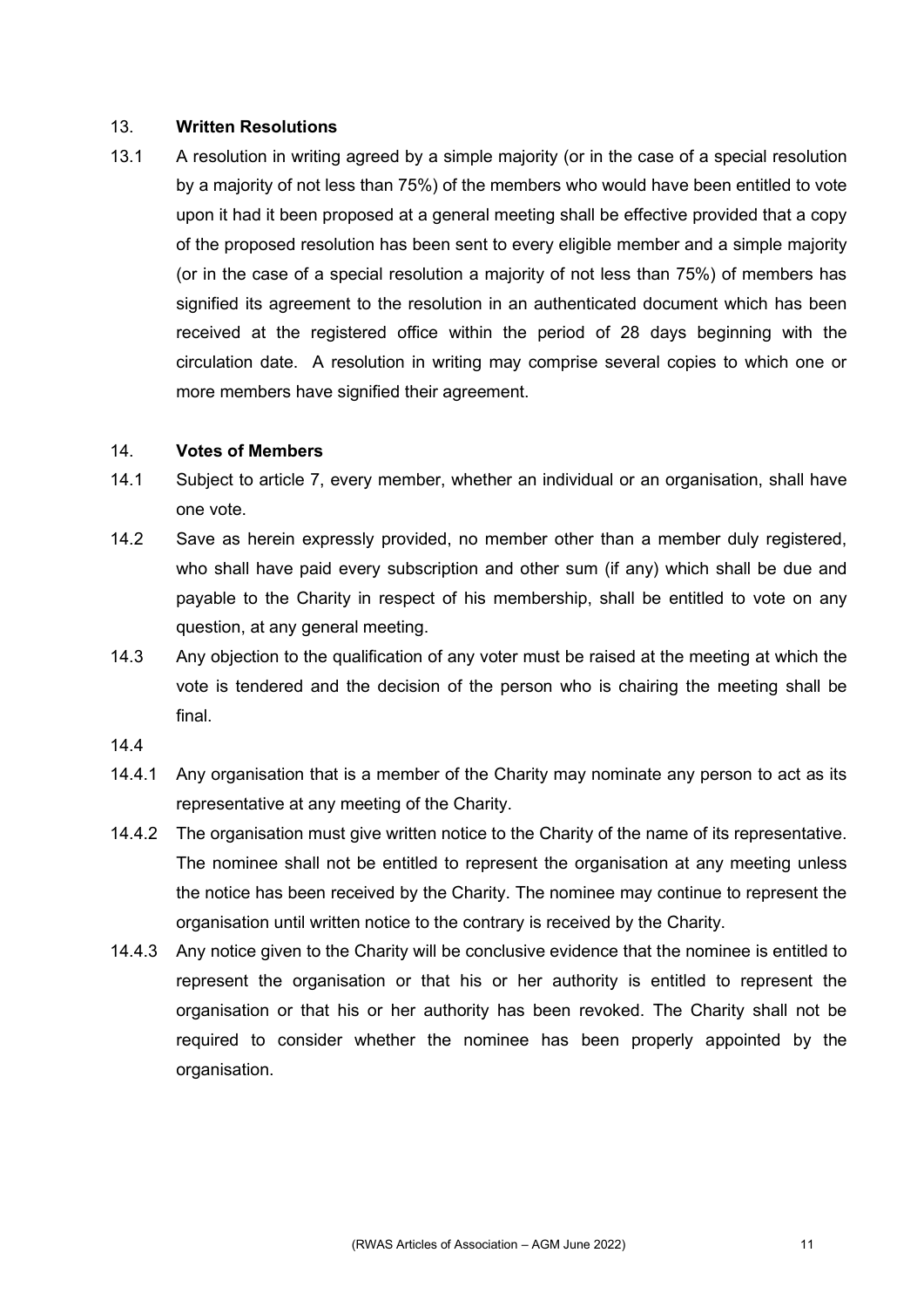# 15. **Directors**

- 15.1 A Director must be a natural person age 16 years or older.
- 15.2 No-one may be appointed a Director if he or she would be disqualified from acting under the provisions of article 19.
- 15.3 The number of Directors shall be not less than three, but (unless otherwise determined by ordinary resolution) shall not be subject to any maximum.
- 15.4 The first Directors shall be those persons notified to Companies House as the first directors of the Charity.
- 15.5 A Director may not appoint an alternate director or anyone to act on his or her behalf at meetings of the Directors.

# 16. **Powers of Directors**

- 16.1 The Directors shall oversee the business of the Charity and may exercise all the powers of the Charity unless they are subject to any restrictions imposed by the Companies Acts, these articles or any special resolution.
- 16.2 No alteration of these articles or any special resolution shall have retrospective effect to invalidate any prior act of the Directors.
- 16.3 Any meeting of Directors at which a quorum is present at the time the relevant decision is made may exercise all the powers exercisable by the Directors.

## 17. **Retirement**

- 17.1 With the exception of those appointed by Council, all Directors of the Charity shall retire from office at the end of their four year term.
- 17.2 A Director retiring in accordance with article 17.1 above shall be re-appointed, provided they are firstly nominated by their respective Advisory Committee and by resolution of the members at the general meeting.

# 18. **The Appointment of Directors**

- 18.1 The Charity may by ordinary resolution:
- 18.1.1 appoint a person who is willing to act to be a Director; and
- 18.1.2 determine the method in which any additional Directors are to retire.
- 18.2 The election of a Director from a County Advisory Committee will be carried out in the Spring Advisory Committee meeting, directly after the Autumn election of the new four year term for County Advisory Committee members.
- 18.3 No person other than a Director retiring in accordance with article 17.1 may be appointed a Director at any general meeting unless:
- 18.3.1 he or she is recommended for re-election by their respective Advisory Committee; or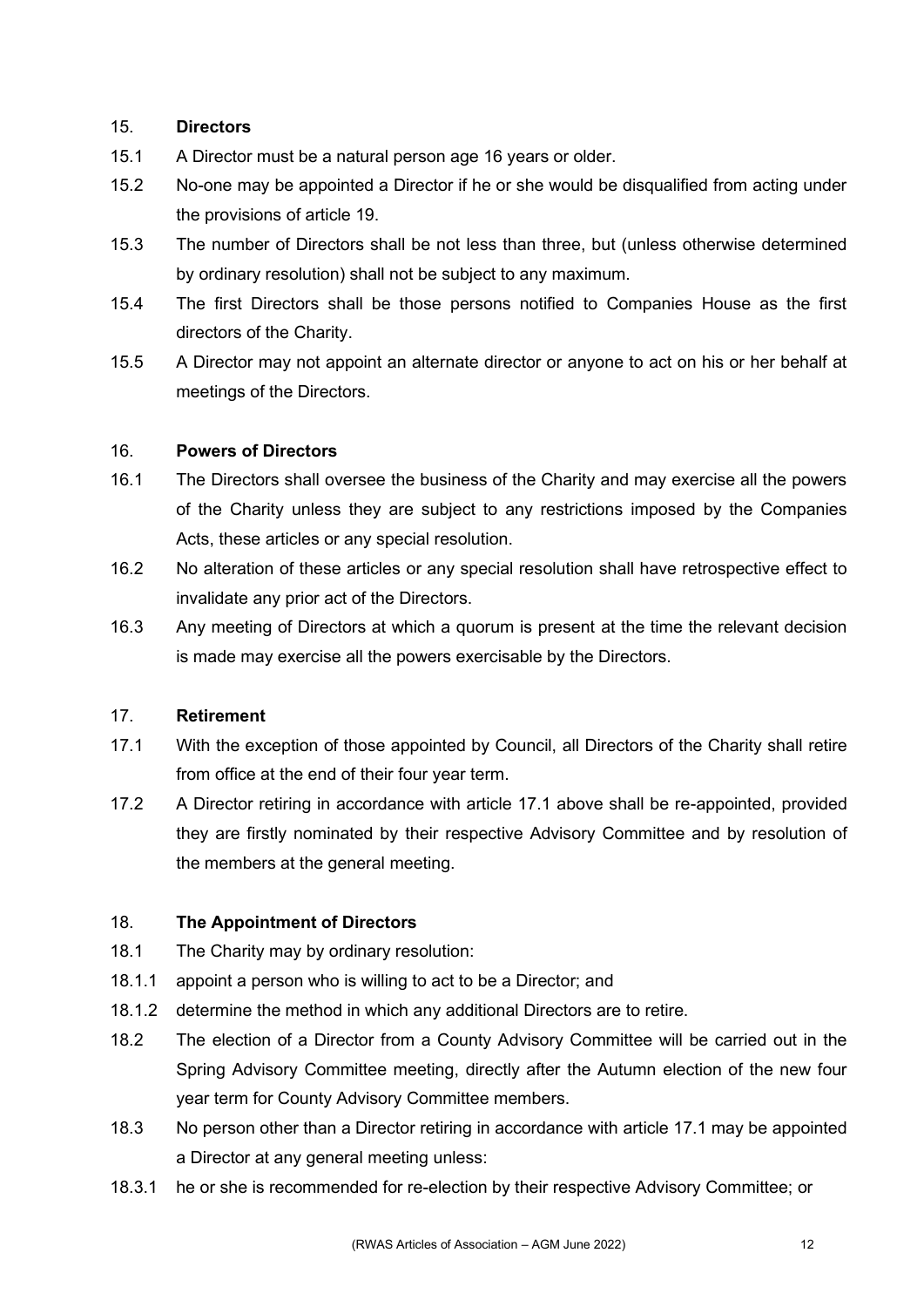- 18.3.2 not less than fourteen nor more than seventy-five clear days before the date of the meeting, the Charity is given a notice that:
	- (a) is signed by a member entitled to vote at the meeting
	- (b) states the member's intention to propose the appointment of a person as a Director;
	- (c) contains the details that, if the person were to be appointed, the Charity would have to file at Companies House; and
	- (d) is signed by the person who is to be proposed to show his or her willingness to be appointed.
- 18.4 All members who are entitled to receive notice of a general meeting must be given not less than seven or more than thirty-five clear days' notice of any resolution to be put to the meeting, to appoint a Director other than a Director who is to retire in accordance with article 17.1.
- 18.5 The Directors may appoint a person who is willing to act to be a Director.
- 18.6 The selection of Directors should be made in the context of the skill set required for Trustees as set out in the Charity Commission guidance.

## 19. **Disqualification and Removal of Directors**

- 19.1 A Director shall cease to hold office if he or she:
- 19.1.1 ceases to be a Director by virtue of any provision in the Companies Act or is prohibited by law from being a director;
- 19.1.2 is disqualified from acting as a Trustee by virtue of sections 178 and 179 of the Charities Act 2011 (or any statutory re-enactment or modification of that provision);
- 19.1.3 ceases to be a member of the Charity
- 19.1.4 becomes incapable by reason of mental disorder, illness or injury of managing and administering his or her own affairs;
- 19.1.5 resigns as a Director by notice to the Charity (but only if at least two Directors will remain in office when the notice of resignation is to take effect) or
- 19.1.6 is absent without the permission of the Directors from all their meetings held within a period of six consecutive months and the Directors resolve that his or her office be vacated.

## 20. **Directors' Remuneration**

The Directors must not be paid any remuneration unless it is authorised by article 5.

## 21. **Proceedings of Directors**

- 21.1 The Directors may regulate their proceedings as they think fit, subject to the provisions of the articles.
- 21.2 Any Director may call a meeting of the Directors.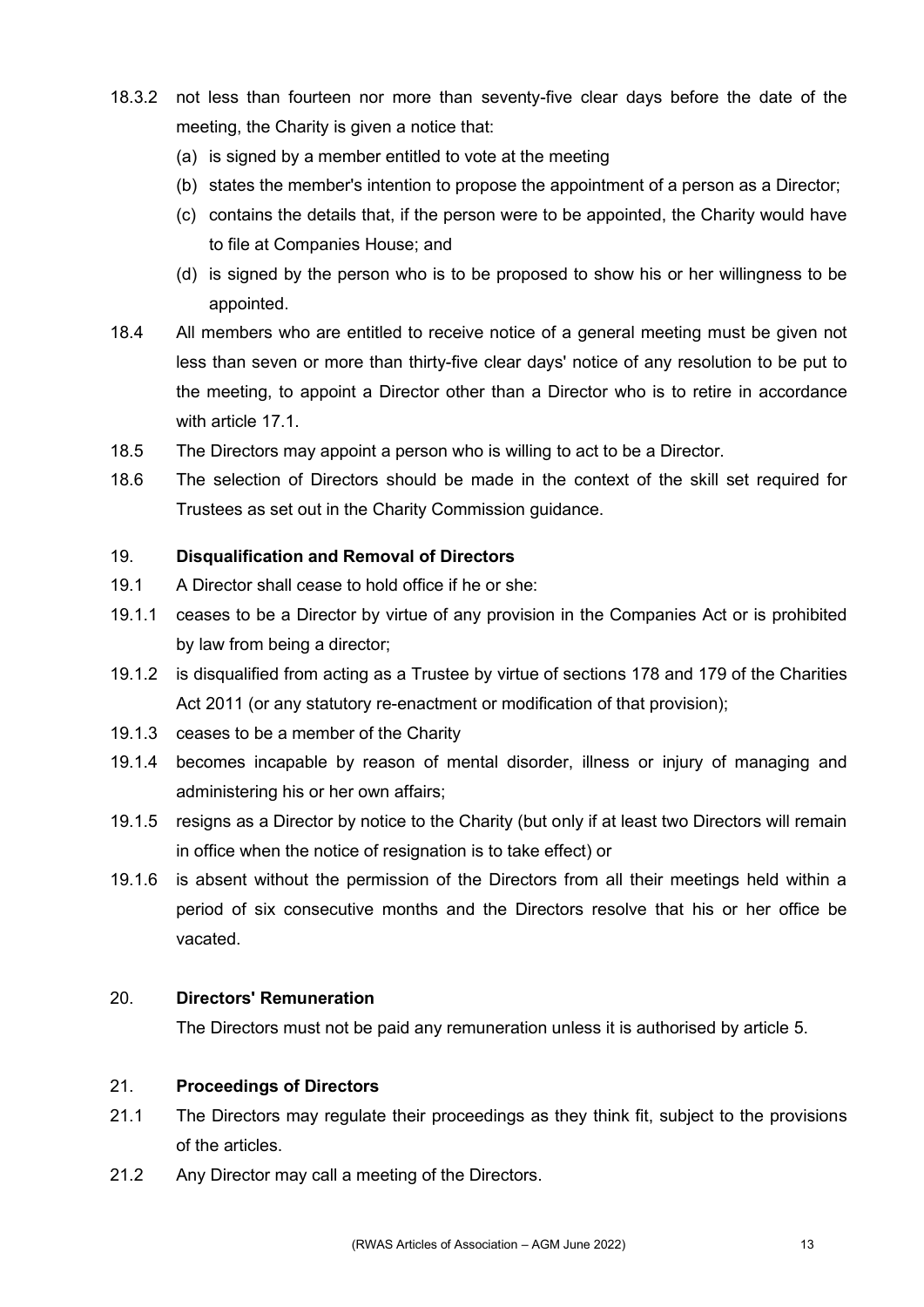- 21.3 The Chief Executive or his/her nominee must call a meeting of the Directors if requested to do so by a Director.
- 21.4 Questions arising at a meeting shall be decided by a majority of votes.
- 21.5 No decision may be made by a meeting of the Directors unless a quorum is present at the time the decision is purported to be made.
- 21.6 The quorum shall be two or the number nearest to one third of the total number of Directors, whichever is the greater, or such larger number as may be decided from time to time by the Directors.
- 21.7 A Director shall not be counted in the quorum present when any decision is made about a matter upon which that Director is not entitled to vote.
- 21.8 If the number of Directors is less than the number fixed as the quorum, the continuing Directors or Director may act only for the purpose of filling vacancies or of calling a general meeting.
- 21.9 The Directors shall appoint a Director to chair their meetings and may at any time revoke such appointment.
- 21.10 If no one has been appointed to chair meetings of the Directors or if the person appointed is unwilling to preside or is not present within ten minutes after the time appointed for the meeting, the Directors present may appoint one of their number to chair the meeting.
- 21.11 The person appointed to chair meetings of the Directors shall have no functions or powers except those conferred by those articles or delegated to him or her by the Directors.
- 21.12 A resolution in writing agreed by a simple majority of all the Directors entitled to receive notice of a meeting of Directors or of a committee of Directors and to vote upon the resolution shall be as valid and effectual as if it had been passed at a meeting of the Directors or (as the case may be) a committee of Directors duly convened and held provided that:
- 21.12.1 a copy of the resolution is sent or submitted to all the Directors eligible to vote; and
- 21.12.2 a simple majority of Directors has signified its agreement to the resolution in an authenticated document or documents which are received at the registered office within the period of 28 days beginning with the circulation date.
- 21.13 The resolution in writing may comprise several documents containing the text of the resolution in like form to each of which one or more Directors has signified their agreement.

## 22. **Delegation**

22.1 The Directors may delegate any of their powers or functions to a committee of two or more Directors, but the terms of any delegation must be recorded in the minute book.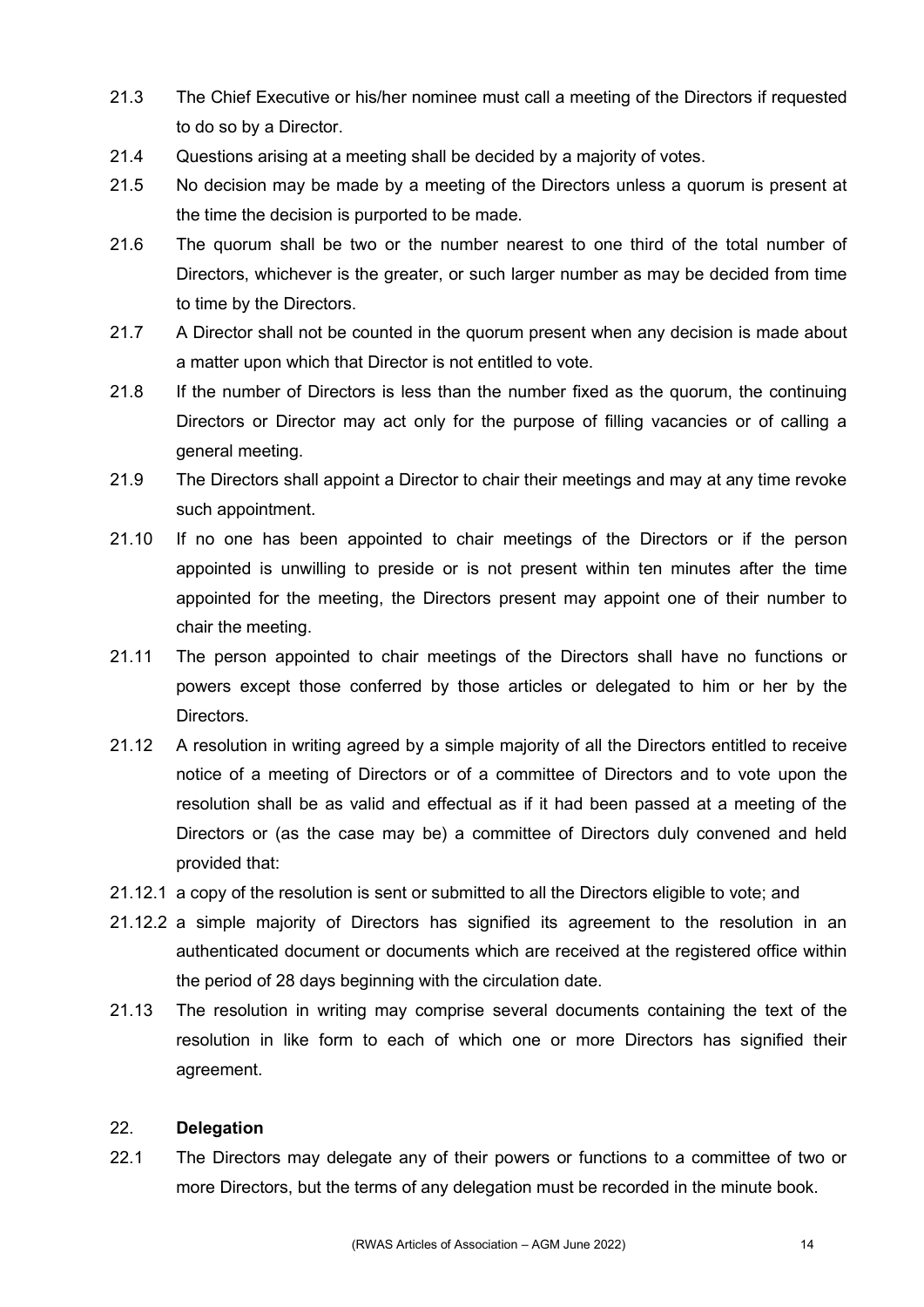- 22.2 The Directors may impose conditions when delegating, including the conditions that:
- 22.2.1 The relevant powers are to be exercised exclusively by the committee to whom they delegate;
- 22.2.2 No expenditure may be incurred on behalf of the Charity except in accordance with a budget previously agreed with the Directors.
- 22.3 The Directors may revoke or alter a delegation.
- 22.4 All acts and proceedings of any committees must be fully and promptly reported to the Directors.

# 23. **Declaration of Directors' Interests**

A Director must declare the nature an extent of any interest, direct or indirect, which he/she has in a proposed transaction or arrangement with the Charity or in any transaction or arrangement entered into by the Charity which has not previously been declared. A Director must absent himself or herself from any discussions of the Directors in which it is possible that a conflict will arise between his or her duty to act solely in the interests of the Charity and any personal interest (including, but not limited, to any personal financial interest).

## 24. **Conflicts of Interests**

- 24.1 If a conflict of interests arises for a Director because of a duty of loyalty owed to another organisation or person and the conflict is not authorised by virtue of any other provision in the articles, the unconflicted Directors may authorise such a conflict of interests where the following conditions apply:
- 24.1.1 the conflicted Director is absent from the part of the meeting at which there is discussion of any arrangement or transaction affecting that other organisation or person;
- 24.1.2 the conflicted Director does not vote on any such matter and is not to be counted when considering whether a quorum of Directors is present at the meeting;
- 24.1.3 the unconflicted Directors consider it is in the interests of the Charity to authorise the conflict of interest in the circumstances applying.
- 24.2 In this article, a conflict of interest arising because of a duty of loyalty owed to another organisation or person only refers to such conflict which does not involve a direct or indirect benefit of any nature to a Director or a connected person.

## 25. **Validity of Directors' Decisions**

- 25.1 Subject to article 25.2 all acts done by a meeting of Directors, or of a committee of Directors, shall be valid notwithstanding the participation in any vote of a Director:
- 25.1.1 who was disqualified from holding office;
- 25.1.2 who had previously retired or who had been obliged by the constitution to vacate office;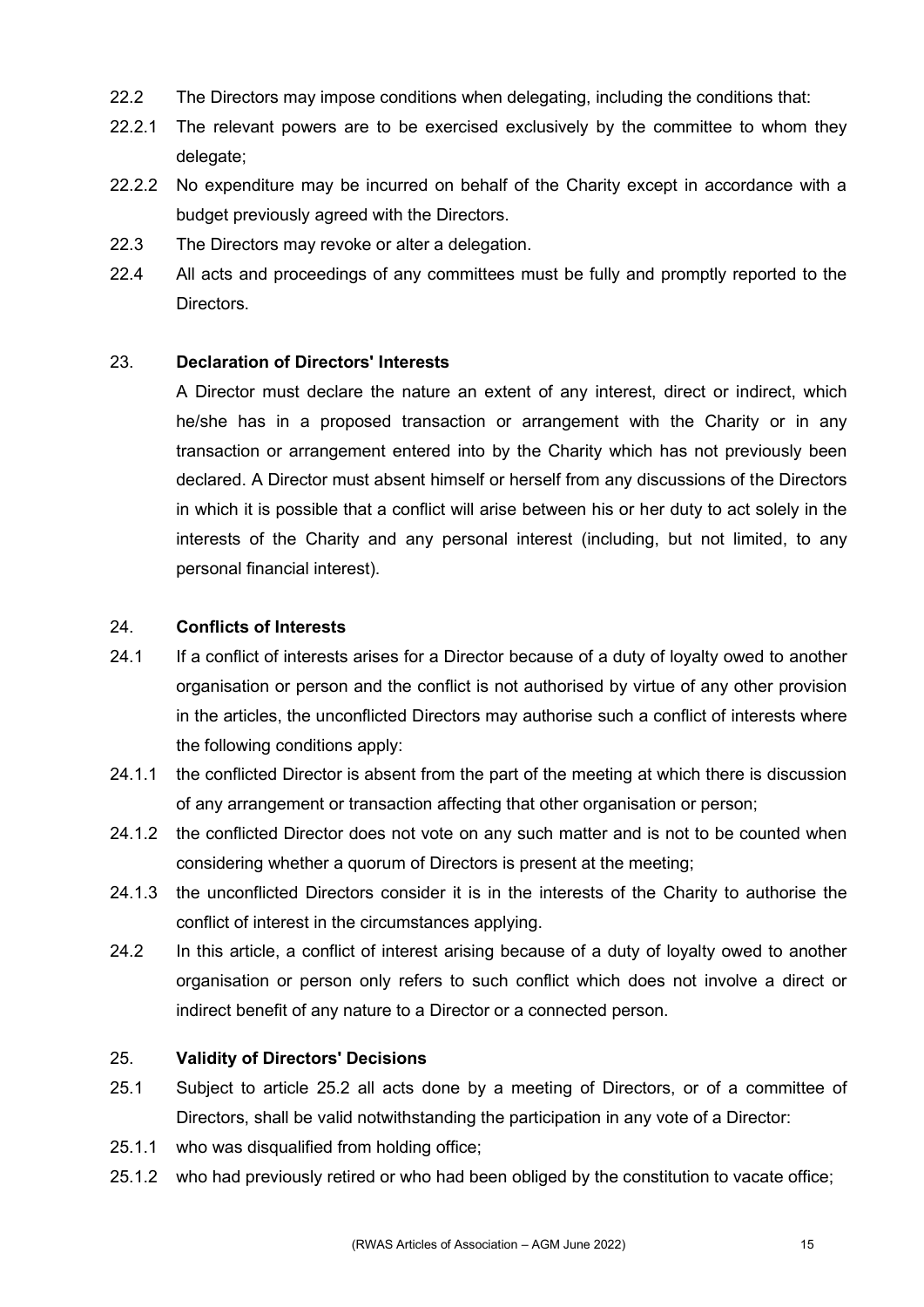25.1.3 who was not entitled to vote on the matter, whether by reason of a conflict of interest or otherwise;

if without:

- 25.1.4 the vote of that Director; and
- 25.1.5 that Director being counted in the quorum; the decision has been made by a majority of the Directors at a quorate meeting.
- 25.2 Article 25.1 does not permit a Director to keep any benefit that may be conferred upon him or her by a resolution of the Directors or of a committee of Directors if, but for paragraph 25.1, the resolution would have been void, or if the Director has not complied with article 23.

# 26. **Seal**

If the Charity has a seal, it must only be used by the authority of the Directors or of a committee of Directors authorised by the Directors. The Directors may determine who shall sign any instrument to which the seal is affixed and unless otherwise so determined, it shall be signed by a Director and by the Chief Executive or by a second Director.

# 27. **Minutes**

- 27.1 The Directors must keep minutes of all:
- 27.1.1 appointments of officers made by the Directors; and
- 27.1.2 proceedings at meetings of the Charity;
- 27.1.3 meetings of the Directors and committees of Directors including
	- (a) the names of the Directors present at the meeting
	- (b) the decisions made at the meetings and
	- (c) where appropriate, the reasons for the decisions.

## 28. **Accounts**

- 28.1 The Directors must prepare for each financial year accounts as required by the Companies Acts. The accounts must be prepared to show a true and fair view and follow accounting standards issued or adopted by the Accounting Standards Board or its successors and adhere to the recommendations of applicable Statements of Recommended Practice.
- 28.2 The Directors must keep accounting records as required by the Companies Acts.

## 29. **Annual Report and Return and Register of Charities**

- 29.1 The Directors must comply with the requirements of the Charities Act 2011 with regard to:
- 29.1.1 the transmission of the statements of account to the Charity;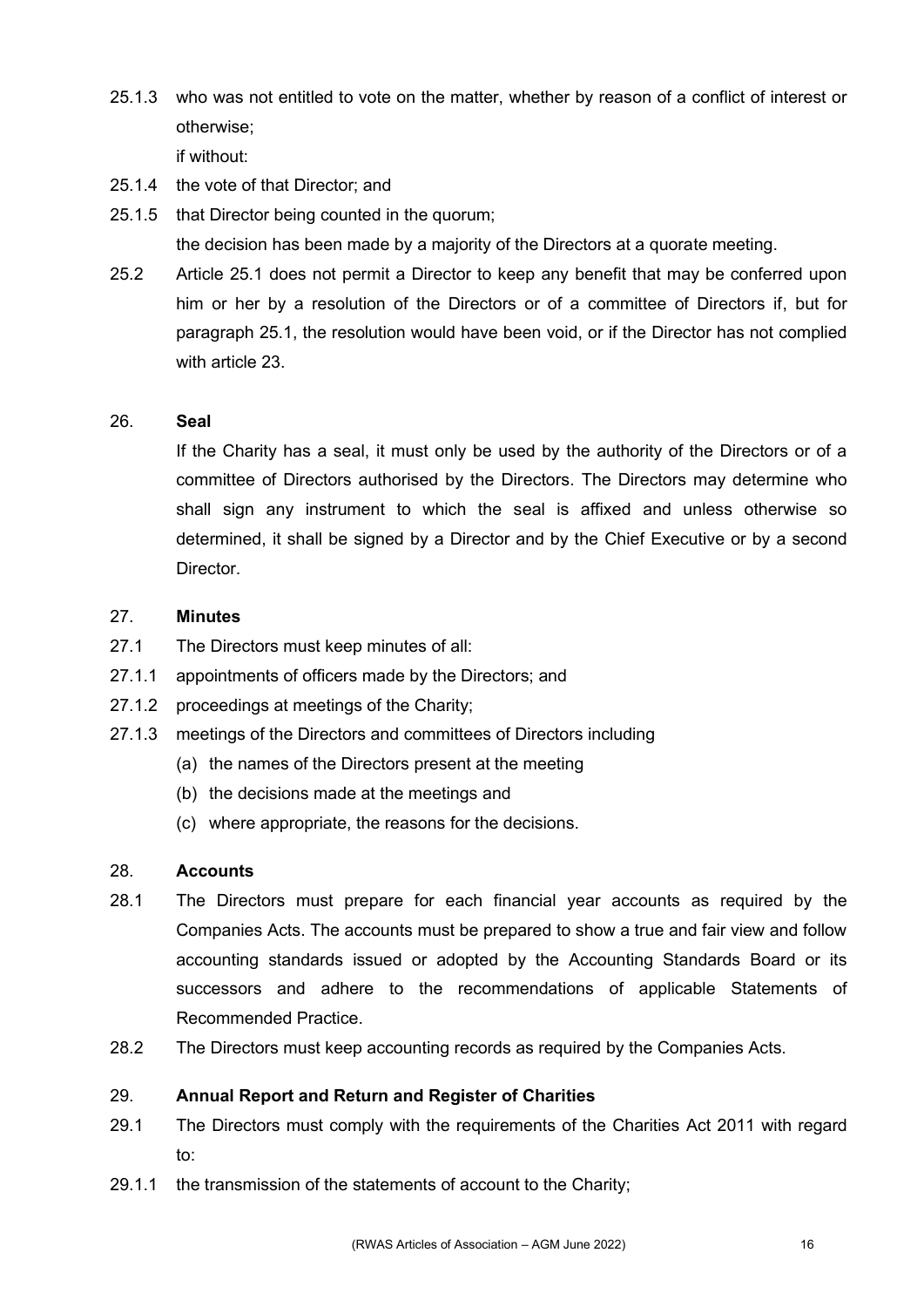- 29.1.2 the preparation of an annual report and its transmission to the Commission; and
- 29.1.3 the preparation of an annual return and its transmission to the Commission.
- 29.2 The Directors must notify the Commission promptly of any changes to the Charity's entry on the Central Register of Charities.

#### 30. **Means of Communication**

- 30.1 Subject to the articles, anything sent or supplied by or to the Charity under the articles may be sent or supplied in any way in which the Companies Act 2006 provides for documents or information which are authorised or required by any provision of the Act to be sent or supplied by or to the Charity.
- 30.2 Subject to the articles, any notice or document to be sent or supplied to a Director in connection with the taking of decisions by Directors may also be sent or supplied by the means by which that Director has asked to be sent or supplied with such notices or documents for the time being.
- 30.3 Any notice to be given to or by any person pursuant to the articles:
- 30.3.1 must be in writing; or
- 30.3.2 must be given using electronic communications.
- 30.4 The Charity may give any notice to a member either:
- 30.4.1 personally; or
- 30.4.2 by sending it by post in a prepaid envelope addressed to the member at his or her address; or
- 30.4.3 by leaving it at the address of the member; or
- 30.4.4 by giving it using electronic communications to the member's address.
- 30.5 A member who does not register an address with the Charity or who registers only a postal address that is not within the United Kingdom shall not be entitled to receive any notice from the Charity.
- 30.6 A member present in person at any meeting of the Charity shall be deemed to have received notice of the meeting and of the purposes for which it was called.
- 30.7 Proof that an envelope containing a notice was properly addressed, prepaid and posted shall be conclusive evidence that the notice was given.
- 30.8 Proof that an electronic form of notice was given shall be conclusive where the Charity can demonstrate that it was properly addressed and sent in accordance with section 1147 of the Companies Act 2006.
- 30.9 In accordance with section 1147 of the Companies Act 2006 a notice shall be deemed to be given:
- 30.9.1 48 hours after the envelope containing it was posted; or
- 30.9.2 in the case of an electronic communication, 48 hours after it was sent.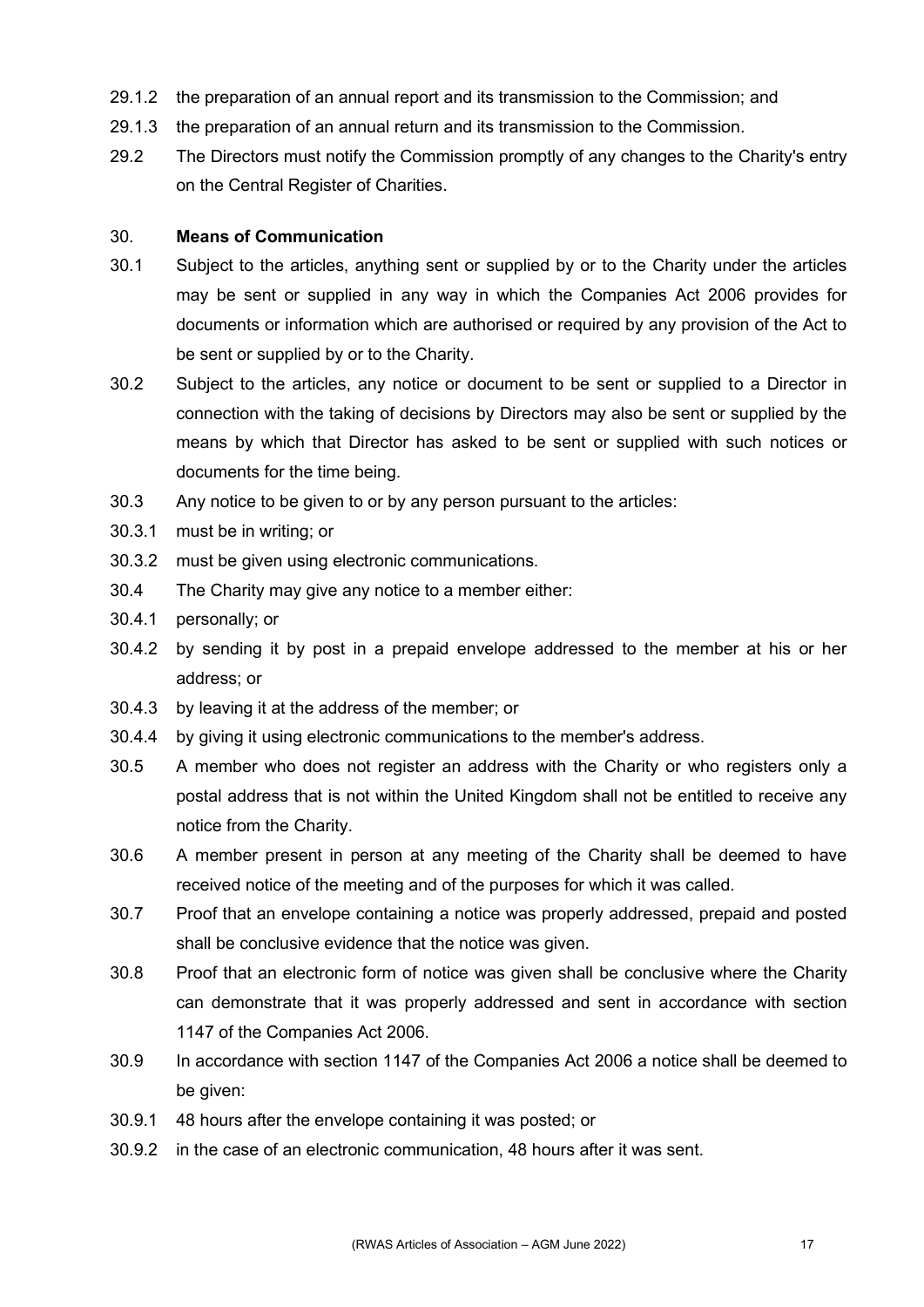## 31. **Indemnity**

The Charity may indemnify any Director against any liability incurred by him or her in that capacity, to the extent permitted by sections 232 to 234 of the Companies Act 2006.

# 32. **Rules**

- 32.1 The Directors may from time to time make such reasonable and proper rules or bye-laws as they may deem necessary or expedient for the proper conduct and management of the Charity.
- 32.2 The bye-laws may regulate the following matters, but are not restricted to them:
- 32.2.1 the admission of members of the Charity (including the admission of organisations to membership) and the rights and privileges of such members, and the entrance fees, subscriptions and other fees or payments to be made by members;
- 32.2.2 the conduct of members of the Charity in relation to one another, and to the Charity's employees and volunteers;
- 32.2.3 the setting aside of the whole or any part or parts of the Charity's premises at any particular time or times or for any particular purpose or purposes;
- 32.2.4 the procedure at general meetings of the Directors in so far as such procedure is not regulated by the Companies Acts or by these articles;
- 32.2.5 generally, all such matters as are commonly the subject matter of company rules.
- 32.3 The Charity in general meeting has the power to alter, add to or repeal the rules or byelaws.
- 32.4 The Directors must adopt such means as they think sufficient to bring the rules and byelaws to the notice of members of the Charity.
- 32.5 The rules or bye-laws shall be binding on all members of the Charity. No rule or bye- law shall be inconsistent with, or shall affect or repeal anything contained in the articles.

# 33. **Dissolution**

- 33.1 The members of the Charity may at any time before and in expectation of its dissolution resolve that any net assets of the Charity after all its debts and liabilities have been paid, or provision has been made for them, shall on or before the dissolution of the Charity be applied or transferred in any of the following ways:
- 33.1.1 directly for the Objects; or
- 33.1.2 by transfer to any charity or charities for purposes similar to the Objects; or
- 33.1.3 to any charity for use for particular purposes that fall within the Objects;
- 33.2 Subject to any such resolution of the members of the Charity, the Directors of the Charity may at any time before and in expectation of its dissolution resolve that any net assets of the Charity after all its debts and liabilities have been paid, or provision made for them, shall on dissolution of the Charity be applied or transferred: